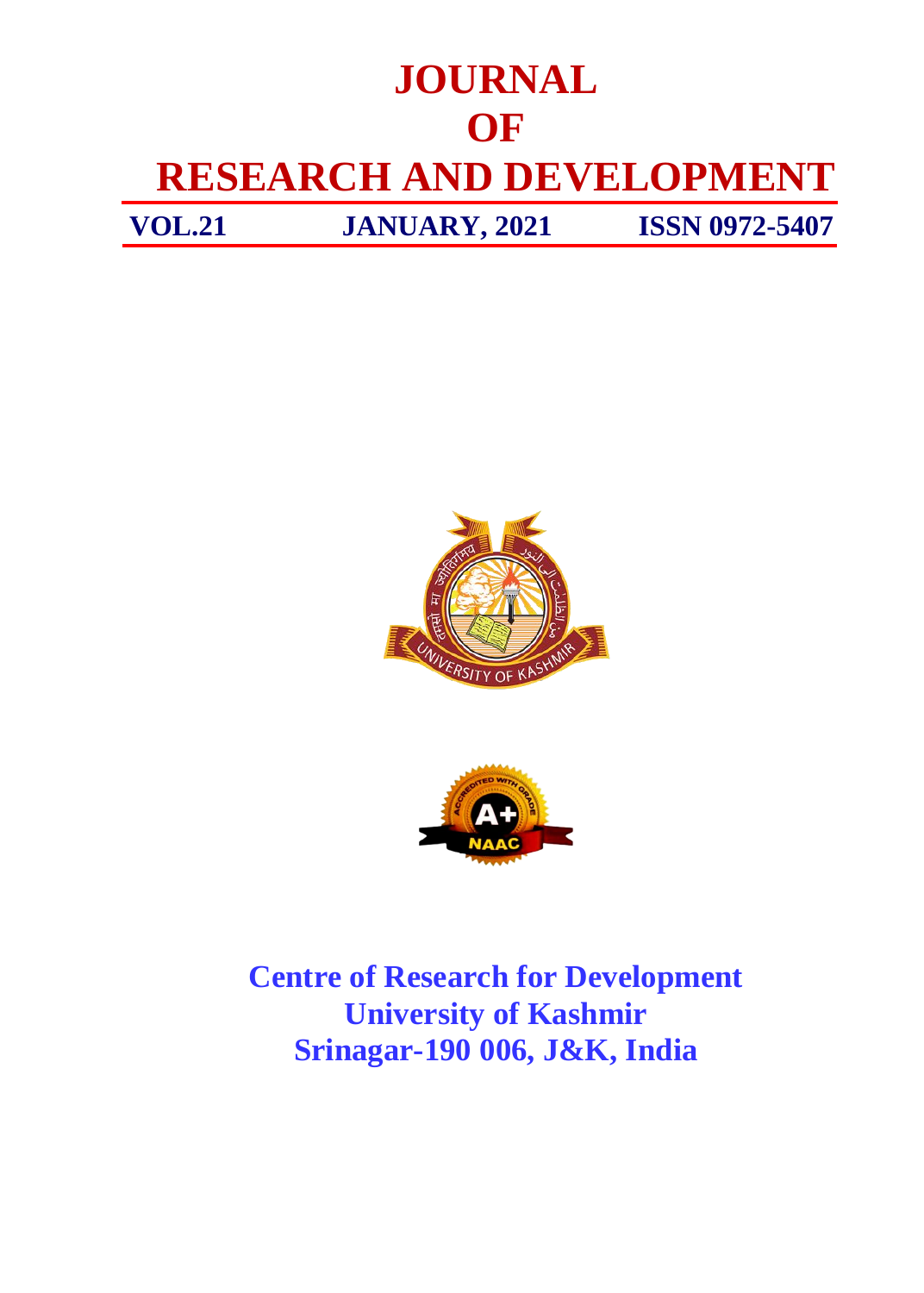#### **Cite this volume as: J. Res. Dev. 21**

**Journal of Research and Development is published annually**



#### **Director**

Centre of Research for Development University of Kashmir, Srinagar-190 006 J&K, India

Whilst effort is made by the publishers and editorial board to see that no inaccurate or misleading data, opinion or statement appears in this journal, they wish to make it clear that the data and opinions appearing in the articles are the sole responsibility of the contributors concerned. Accordingly, the publishers and the editorial board will not be responsible or liable whatsoever for the consequences of any such inaccurate or misleading data, opinion orstatement.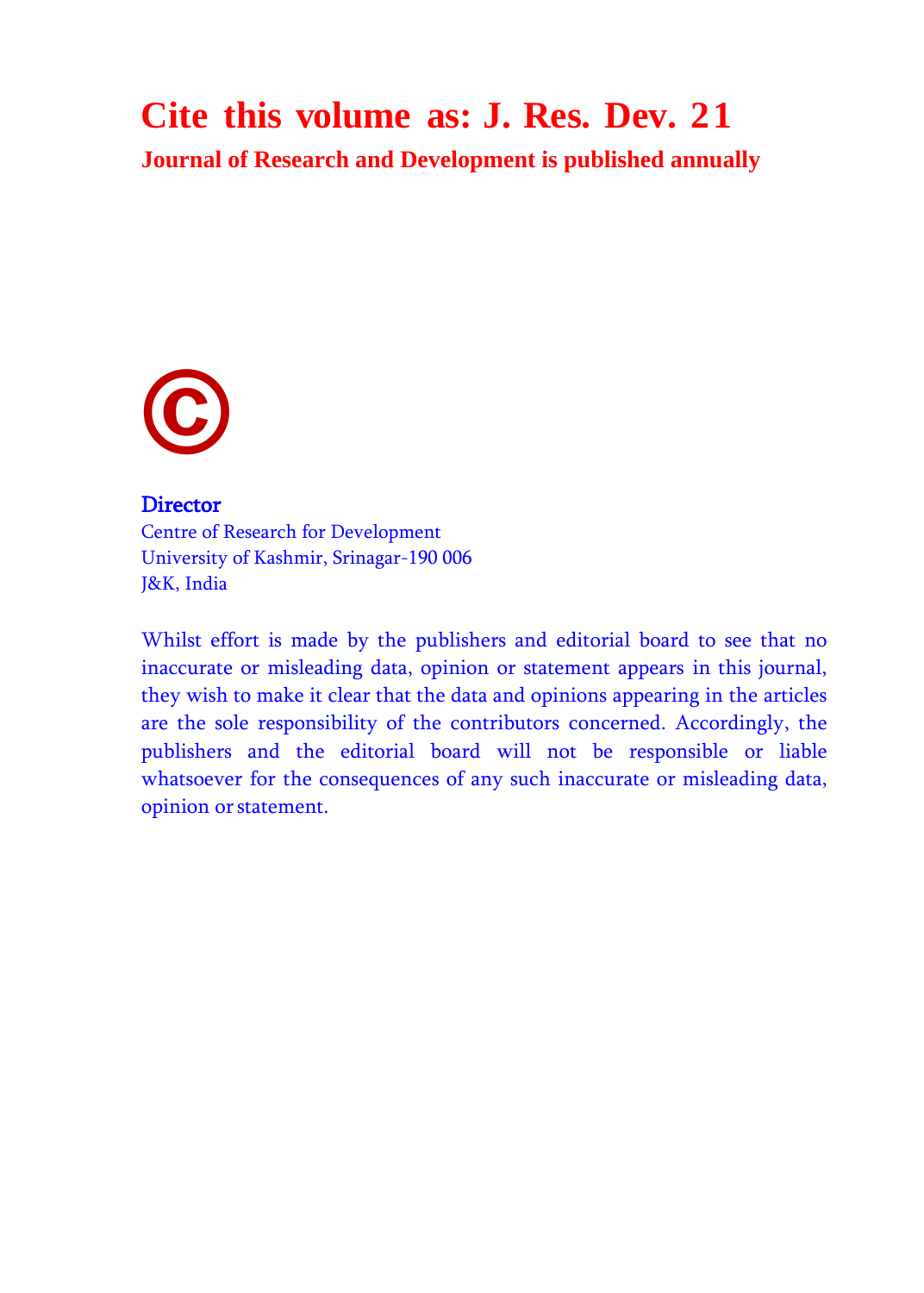### **JOURNAL OF RESEARCH AND DEVELOPMENT**

#### **VOL.21 JANUARY, 2021 ISSN 0972-5407**

#### ADVISORY BOARD

| Prof. Münir Öztürk     | Professor (Emer.) Ecology and Env. Sciences, Ex-Chairman, Botany<br>Department and Founder Director, Centre for Environmental Studies,<br>Faculty of Science, Ege University, Turkey<br>Ph. No: 00-90-535-3396874<br>Email ID: munirozturk@gmail.com                        |
|------------------------|-----------------------------------------------------------------------------------------------------------------------------------------------------------------------------------------------------------------------------------------------------------------------------|
| Prof. A. R. Yousuf     | Former Expert Member, National Green Tribunal, New Delhi; Former Dean<br>Academic Affairs, University of Kashmir, Srinagar, J & K, India.<br>Ph. No: 919419514446; +919906960993<br>Email ID: aryousuf@rediffmail.com and aryousuf1951@gmail.com                            |
| Prof. Arif Ali         | Former Head, Department of Biosciences, Jamia Millia Islamia, New Delhi,<br>India<br>Ph. No: 9810560205; +91 (11) 26981717/ 55633676<br>Email ID: aali@jmi.ac.in and aliarif@rediffmail.com                                                                                 |
| Prof. A. K. Bhat       | Former Head, Division of Microbiology, SKUAST-J, Chatha, Jammu, J & K,<br>India<br>Ph. No: 0941913870<br>E mail ID: schoolgmm@gmail.com                                                                                                                                     |
| Prof. Ravinder Raina   | Food and Agriculture Foundation, Amity University, Noida, Uttar Pradesh,<br>India<br>Ph No: +919418108390<br>E-mail ID: raviraina4@yahoo.co.in; raviraina57@gmail.com                                                                                                       |
| Prof. Waseem A. Faridi | Center of Excellence in Genomic Medicine Research, King Abdulaziz<br>University, Jeddah, KSA<br>Ph. No: $+966126401000$ Ext.: $25973 - 25226$<br>E-mail ID: waseemahmad2007@hotmail.com                                                                                     |
|                        | Prof. Prabir K. Bandopadyay Division of Parasitology, Department of Zoology, University of Kalyani,<br>Kalyani, West Bengal<br>Ph. No: 09433214527<br>E-mail ID: prabir0432@hotmail.com                                                                                     |
|                        | Dr. Jasdeep Chatrath Padaria Principal Scientist, Biotechnology and Climate Change Group, National<br>Research Centre on Plant Biotechnology (ICAR-NRCPB), Pusa, New Delhi<br>Ph. No. 011-25841787 extension 270; Cell: 9818745925<br>E-mail ID: jasdeep_kaur64@yahoo.co.in |
| Dr. Rashid Pervez      | Principal Scientist, Division of Nematology, IARI (ICAR), Pusa, New Delhi-<br>110012<br>Ph. No. 011-25842721; Cell: 8218625635<br>E-mail ID: rashid@iari.res.in                                                                                                             |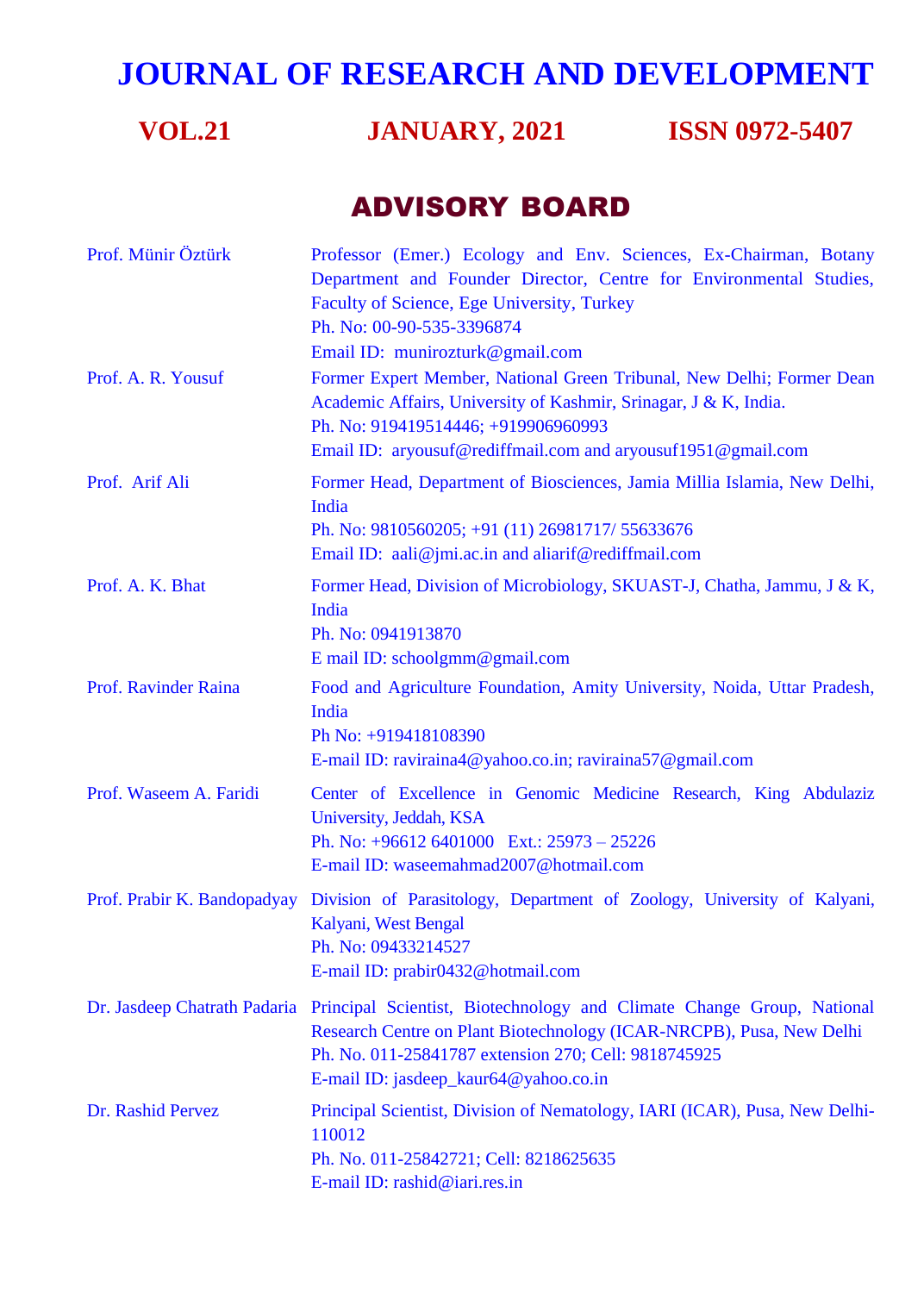#### **JOURNAL OF RESEARCH AND DEVELOPMENT**

**VOL.21 JANUARY, 2021 ISSN 0972-5407**

#### LOCAL ADVISORY BOARD

#### **Patron: Prof. Talat Ahmad, Vice Chancellor, University of Kashmir, Srinagar**

| Prof. Farooq A Masoodi | Dean Academic Affairs, University of Kashmir                           |
|------------------------|------------------------------------------------------------------------|
|                        | Srinagar-190 006, J & K, India                                         |
|                        | E-mail: masoodi_fa@yahoo.co.in                                         |
|                        | Mobile: 9419135876                                                     |
| Prof. Irshad A Nawchoo | Dean Research, University of Kashmir                                   |
|                        | Srinagar-190 006, J & K, India                                         |
|                        | E-mail:deanresearch@uok.edu.in; irshadnawchoo@uok.edu.in               |
|                        | Mobile: 9419094644                                                     |
| Prof. Zafar A Reshi    | Dean, School of Biological Sciences, University of Kashmir,            |
|                        | Srinagar-190 006, J & K, India                                         |
|                        | E-mail: $zreshi@gmail.com$                                             |
|                        | Mobile: 9419043273                                                     |
| Prof. Anwar Hassan     | Dean, School of Physical and Mathematical Sciences,                    |
|                        | University of Kashmir, Srinagar-190 006, J & K, India                  |
|                        | E-mail: anwar.hassan5@gmail.com                                        |
|                        | Mobile: 9419426546                                                     |
| Prof. Shamim A Shah    | Dean, School of Earth and Environmental Sciences, University of        |
|                        | Kashmir, Srinagar-190 006, J & K, India                                |
|                        | E-mail: deaneesc@uok.edu.in; shamimcrocus@uok.edu.in                   |
|                        | Mobile: 09906577395                                                    |
| Prof. Nahida Tabassum  | Dean, School of Applied Science and Technology, University of          |
|                        | Kashmir, Srinagar-190 006, J & K, India                                |
|                        | E-mail:nahida@uok.edu.in; n.tabassum.uk@gmail.com                      |
|                        | Ph.No. 9419906868                                                      |
| Prof. Fayaz Ahmad      | Head, Department of Environmental Science, University of Kashmir,      |
|                        | Srinagar-190 006, J & K, India                                         |
|                        | E-mail: rajafayazali@gmail.com                                         |
|                        | Mobile: 7006725416                                                     |
| Prof. Raies A Qadri    | Head, P. G. Department of Biotechnology, University of Kashmir,        |
|                        | Srinagar-190 006, J & K, India                                         |
|                        | E-mail: raies@kashmiruniversity.ac.in                                  |
|                        | Ph.No. 9419001315                                                      |
| Prof. Zahoor A Kaloo   | Head, P. G. Department of Botany, University of Kashmir, Srinagar-     |
|                        | 190 006, J & K, India                                                  |
|                        | E-mail: zakallu@yahoo.com                                              |
|                        | Ph.No: 9906535867                                                      |
| Prof. Syed Tanveer     | Head, P. G. Dept. of Zoology, University of Kashmir, Srinagar-190      |
|                        | 006, J & K, India                                                      |
|                        | E-mail: syedtnv@gmail.com                                              |
|                        | Ph.No. 7298661392                                                      |
| Prof. M. A. K. Baig    | Head, P. G. Department of Statistics, University of Kashmir, Srinagar- |
|                        | 190 006, J & K, India                                                  |
|                        | E-mail: baigmak@gmail.com                                              |
|                        | Ph.No. 9419090826                                                      |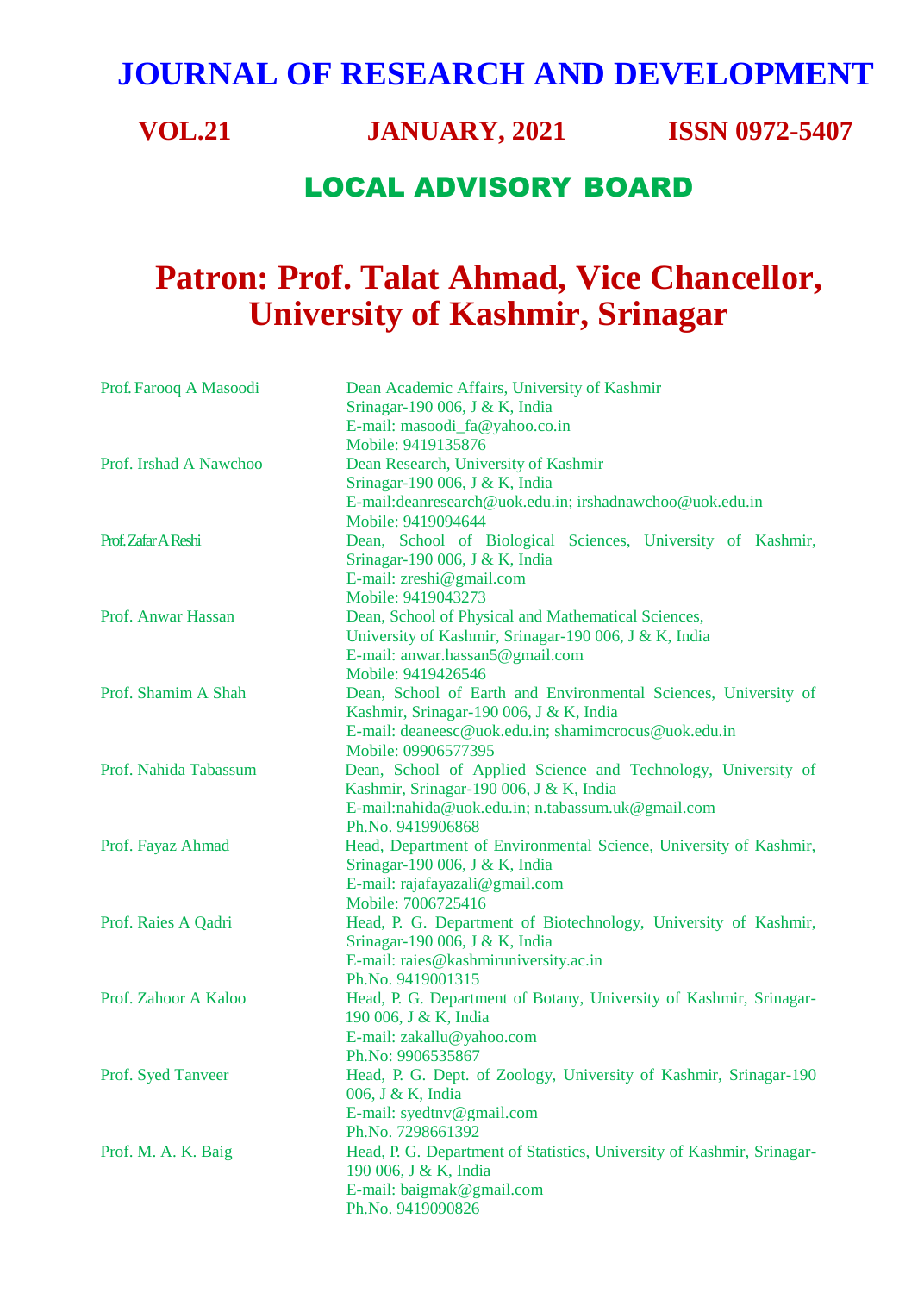| Prof. Shariefuddin Pirzada | Head, P. G. Department of Mathematics, University of Kashmir,<br>Srinagar-190 006, J & K, India                |
|----------------------------|----------------------------------------------------------------------------------------------------------------|
|                            | E-mail: pirzadasd@kashmiruniversity.ac.in<br>Ph. No: 9419077218                                                |
| Prof. Syed Wajaht A Shah   | Head, P. G. Department of Chemistry, University of Kashmir,<br>Srinagar-190 006, J & K, India                  |
|                            | E-mail: doctorwajaht@gmail.com<br>Ph.No. 9419054484                                                            |
| Prof. Ghulam Jeelani       | Head, P. G. Department of Earth Science, University of Kashmir,                                                |
|                            | Srinagar-190 006, J & K, India<br>E-mail: geojeelani@kashmiruniversity.ac.in                                   |
|                            | Ph.No. 9419010924                                                                                              |
| Prof. Basharat A Want      | Head, P. G. Department of Physics, University of Kashmir, Srinagar-<br>190 006, J & K, India                   |
|                            | E-mail: bawant@kashmiruniversity.ac.in                                                                         |
|                            | Ph.No. 9419001037                                                                                              |
| Prof. Mohd Arif Wani       | Head, P. G. Department of Computer Science, University of Kashmir,<br>Srinagar-190 006, J & K, India           |
|                            | E-mail: arif_wani@yahoo.co.uk                                                                                  |
|                            | Ph.No 9419013565                                                                                               |
| Prof. Mubashir H Masoodi   | Head, P. G. Department of Pharmaceutical Science, University of<br>Kashmir, Srinagar-190 006, J & K, India     |
|                            | E-mail: mubashir@kashmiruniversity.ac.in                                                                       |
|                            | Ph.No. 7006167705                                                                                              |
| Dr. Shajrul Amin           | Head, P. G. Department of Biochemistry, University of Kashmir,                                                 |
|                            | Srinagar-190 006, J & K, India                                                                                 |
|                            | E-mail:shajrulamin@uok.edu.in: shajrul@rediffmail.com<br>Ph.No. 9419018174                                     |
| Dr. Rabia Hamid            | Coordinator, P. G. Programme in Nanotechnology, University of                                                  |
|                            | Kashmir, Srinagar-190 006, J & K, India                                                                        |
|                            | E-mail: rabeyams@yahoo.co.in: rabia.hamid@uok.edu.in<br>Ph. No. 0194-2429870                                   |
| Dr. Mohd Tariq Banday      | Head, P. G. Department of Electronics, University of Kashmir,                                                  |
|                            | Srinagar-190 006, J & K, India                                                                                 |
|                            | E-mail:sgrmtb@yahoo.com; sgrmtb@kashmiruniversity.ac.in                                                        |
|                            | Ph.No. 9419548922                                                                                              |
| Dr. Hummara Azim           | Director, Institute of Home Science, University of Kashmir, Srinagar-                                          |
|                            | 190 006, J & K, India                                                                                          |
|                            | E-mail: drhumaira@uok.edu.in<br>Ph.No. 7006064301                                                              |
| Dr. Fouzia Rashid          | Head, P.G. Department of Clinical Biochemistry                                                                 |
|                            | University of Kashmir, Srinagar-190 006, J & K, India                                                          |
|                            | Email: rashid.fouzia@gmail.com                                                                                 |
|                            | Ph. No. 9469042001                                                                                             |
| Dr. Manzoor Ahmad Mir      | Coordinator, P. G. Programme in Bioresources, University of Kashmir,                                           |
|                            | Srinagar-190 006, J & K, India                                                                                 |
|                            | E-mail: drmanzoor@kashmiruniversity.ac.in                                                                      |
| Dr. Adil Gani              | Ph. No. 9622901319                                                                                             |
|                            | Coordinator, Department of Food Science & Technology, University<br>of Kashmir, Srinagar-190 006, J & K, India |
|                            | Email: adil.gani@gmail.com; adilgani@uok.edu.in                                                                |
|                            | Ph No: 919469843334                                                                                            |